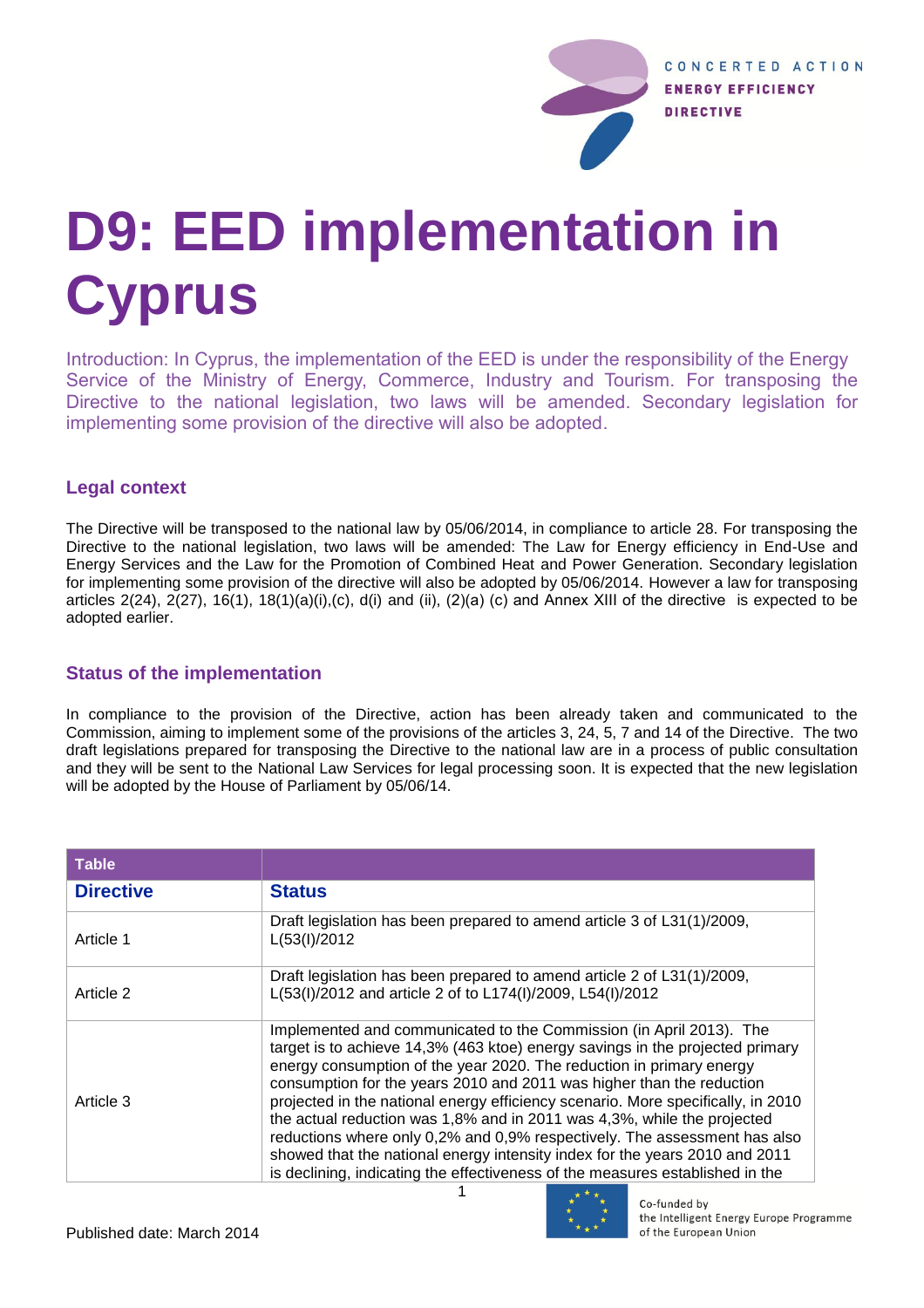

|                         | two previous years and the improvement of the energy efficiency of the<br>national economy. It should also be noted that, even though the reductions in<br>primary energy consumption for the years 2010 and 2011 were higher than<br>those projected, the achievement of the national 2020 target, is highly                                                                                                                                                                                                                                                                                                                                                                                                                                                                                                                                                                                                                                                    |
|-------------------------|------------------------------------------------------------------------------------------------------------------------------------------------------------------------------------------------------------------------------------------------------------------------------------------------------------------------------------------------------------------------------------------------------------------------------------------------------------------------------------------------------------------------------------------------------------------------------------------------------------------------------------------------------------------------------------------------------------------------------------------------------------------------------------------------------------------------------------------------------------------------------------------------------------------------------------------------------------------|
|                         | depended on the introduction of natural gas in the national energy system.<br>Further evaluation of our national energy efficiency target will be included in<br>the 3rd national energy efficiency action plan, in April 2014.                                                                                                                                                                                                                                                                                                                                                                                                                                                                                                                                                                                                                                                                                                                                  |
| Article 4               | Draft legislation has been prepared to amend article 4 of L31(1)/2009,<br>L(53(I)/2012)                                                                                                                                                                                                                                                                                                                                                                                                                                                                                                                                                                                                                                                                                                                                                                                                                                                                          |
| Article 5               | Draft legislation has been prepared to add a new article 14 to L31(1)/2009,<br>L(53(I)/2012. In compliance to paragraph 5, a national inventory of central<br>government building have been published and communicated to the<br>Commission (December 2013). Based on the inventory, 142 central<br>government building (of floor area above 500 $m2$ ) with a total floor area of<br>617,000 $m2$ are currently under the scope of this article. Thus, 3% renovation<br>of these building equal to renovating 18,500 $m2$ each year in order to meet the<br>national minimum energy performance requirements.                                                                                                                                                                                                                                                                                                                                                   |
| Article 6 and annex III | Draft legislation has been prepared to add a new article 15 and new annex II<br>to L31(1)/2009, L(53(I)/2012                                                                                                                                                                                                                                                                                                                                                                                                                                                                                                                                                                                                                                                                                                                                                                                                                                                     |
|                         | Draft legislation has been prepared to add a new article 19 and new annexes<br>III and IV to L31(1)/2009, L(53(I)/2012. In compliance to article 7 paragraph 9,<br>a national report indicating the measures planed for the period 2014-2020 in<br>order to fulfil the national obligatory target for saving 213,182 toe in final<br>consumption, has been communicated to the Commission (in December<br>2013). On calculating the target, the sales of energy, by volume, used in<br>transport were excluded. Also, a discount of 25% has been used; taking into<br>account energy savings from measures implemented since 31/12/2008 and<br>continue to have impact in 2020. The planed measures for the period 2014-<br>2020 are:                                                                                                                                                                                                                            |
| Article 7               | Thermal insulation (double glazing, walls and roof insulation)<br>Geothermal heat pumps<br>Solar water heating systems (residential sector)<br>Central Solar water heating systems<br>Solar systems for space heating and/or cooling<br>Solar water heating systems (swimming pools)<br>Autonomous photovoltaic systems<br>Autonomous photovoltaic systems for water pumping<br>Biomass utilization projects<br>٠<br>Measures for improving the energy efficiency of the buildings<br>$\bullet$<br>belonging to the central and local government.<br>Measures for improving the energy efficiency of the existing buildings<br>$\bullet$<br>in the residential sector.<br>Measures for improving the energy efficiency of the existing buildings<br>$\bullet$<br>in the Tertiary sector and in industry.<br>Infrastructure for supporting and promoting electric vehicles in<br>٠<br>Cyprus.<br>Installation of Advanced Metering Infrastructure System (500.000 |
|                         | smart meters).                                                                                                                                                                                                                                                                                                                                                                                                                                                                                                                                                                                                                                                                                                                                                                                                                                                                                                                                                   |

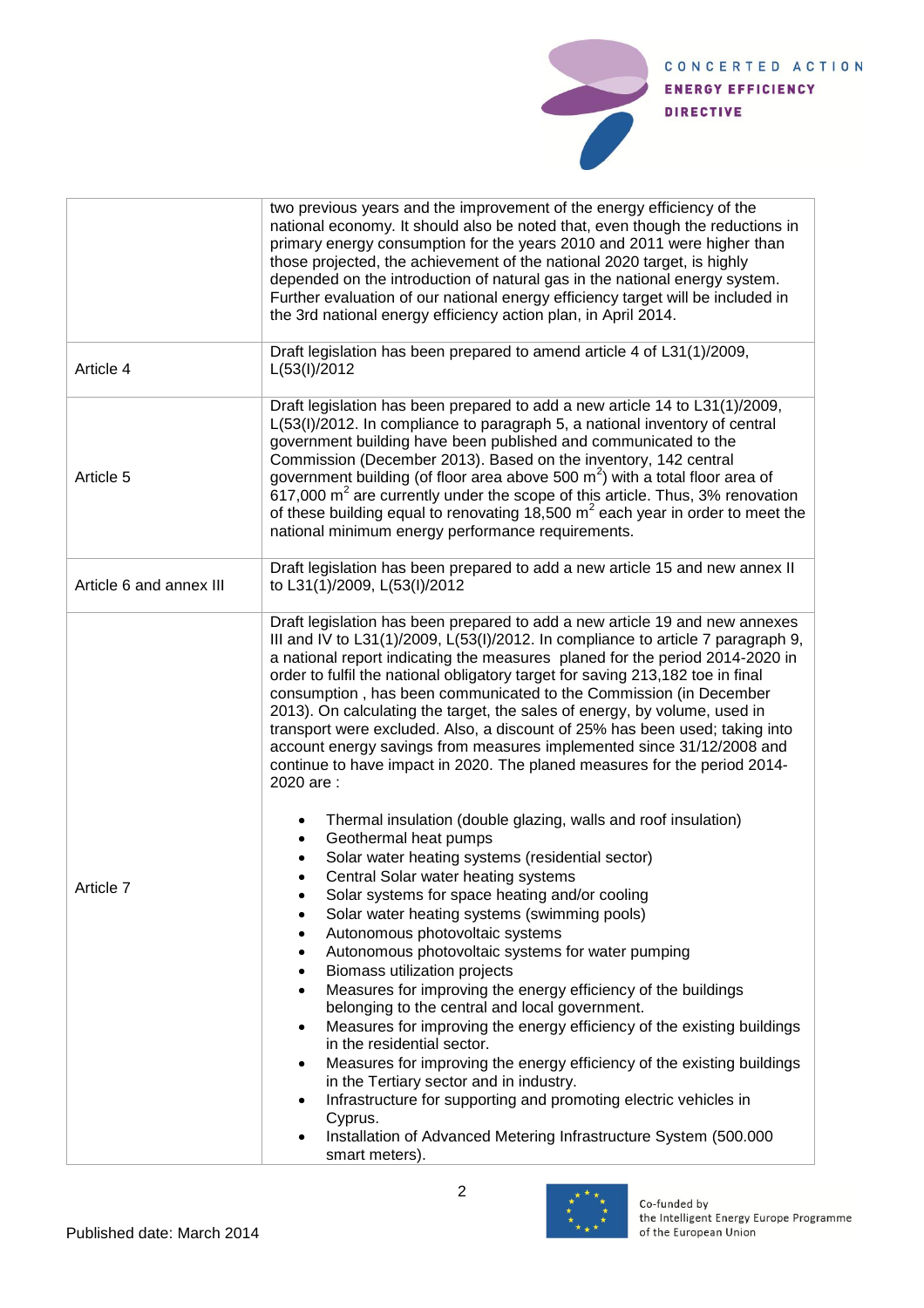

|                                              | Construction of new buildings in the residential sector with nearly zero<br>$\bullet$<br>energy consumption.<br>Construction of new buildings in the tertiary sector with nearly zero<br>$\bullet$<br>energy consumption.<br>Installation of photovoltaic systems (Net metering) in the residential<br>$\bullet$<br>sector for vulnerable household consumers<br>Funds for implementing these measures are expected to be secured from<br>Special Fund for Energy Conservation and the Utilization of Renewable<br>Energy Sources, European Investment and Cohesion Funds (2014-2020) |
|----------------------------------------------|---------------------------------------------------------------------------------------------------------------------------------------------------------------------------------------------------------------------------------------------------------------------------------------------------------------------------------------------------------------------------------------------------------------------------------------------------------------------------------------------------------------------------------------------------------------------------------------|
| Article 8 and annex VI                       | Draft legislation has been prepared to amend article 5 of L31(1)/2009,<br>L(53(I)/2012. Some its provision are being implemented since they are in line<br>in existing legislation (Regulations for the Energy End-Use Efficiency and<br>Energy Services (Energy Auditors) (KPD 184/2012) and Ministerial degree<br>KDP 171/2012)                                                                                                                                                                                                                                                     |
| Article 9                                    | Draft legislation has been prepared to add a new article 16 to L31(1)/2009,<br>L(53(I)/2012. Some of its provisions are being implemented since they are in<br>line with existing legislation (national Law for regulating the electricity market).<br>Some secondary legislation may have to be issued by Cyprus Regulatory<br>Authority (it will be verified by the National Law Services).                                                                                                                                                                                         |
| Article 10 and annex VII                     | Some of its provisions are being implemented since they are in line with<br>existing legislation (national Law for regulating the electricity market). Some<br>secondary legislation may have to be issued by Cyprus Regulatory Authority<br>(it will be verified by the National Law Services).                                                                                                                                                                                                                                                                                      |
| Article 11                                   | Draft legislation has been prepared to add a new article 17 to L31(1)/2009,<br>L(53(I)/2012. Some of its provisions are being implemented since they are in<br>line with existing legislation (national Law for regulating the electricity market).<br>Some secondary legislation may have to be issued by Cyprus Regulatory<br>Authority (it will be verified by the National Law Services).                                                                                                                                                                                         |
| Article 12                                   | Draft legislation has been prepared to add a new article 19 and new annex II<br>to L31(1)/2009, L(53(I)/2012                                                                                                                                                                                                                                                                                                                                                                                                                                                                          |
| Article 13                                   | Draft legislation has been prepared to amend article 11 of L31(1)/2009,<br>L(53(I)/2012)                                                                                                                                                                                                                                                                                                                                                                                                                                                                                              |
| Article 14 and annexes I,<br>II, VIII, IX, X | Draft legislation has been prepared to amend to L174(I)/2009, L54(I)/2012.<br>National exemptions to paragraph 5 have been communicated to the<br>Commission (in December 2013)                                                                                                                                                                                                                                                                                                                                                                                                       |
| Article 15 and annexes<br>XI, XII            | Some of its provisions are being implemented since they are in line with<br>existing legislation (national Law for regulating the electricity market and<br>national Law for regulation the market of natural gas). Some secondary<br>legislation may have to be issued by Cyprus Regulatory Authority (it will be<br>verified by the National Law Services).                                                                                                                                                                                                                         |
| Article 16                                   | Draft legislation has been prepared to amend article 9 and add new article 19<br>to L31(1)/2009, L(53(I)/2012.                                                                                                                                                                                                                                                                                                                                                                                                                                                                        |
| Article 17                                   | Draft legislation has been prepared to add a new article 19 L31(1)/2009,<br>L(53(I)/2012)                                                                                                                                                                                                                                                                                                                                                                                                                                                                                             |